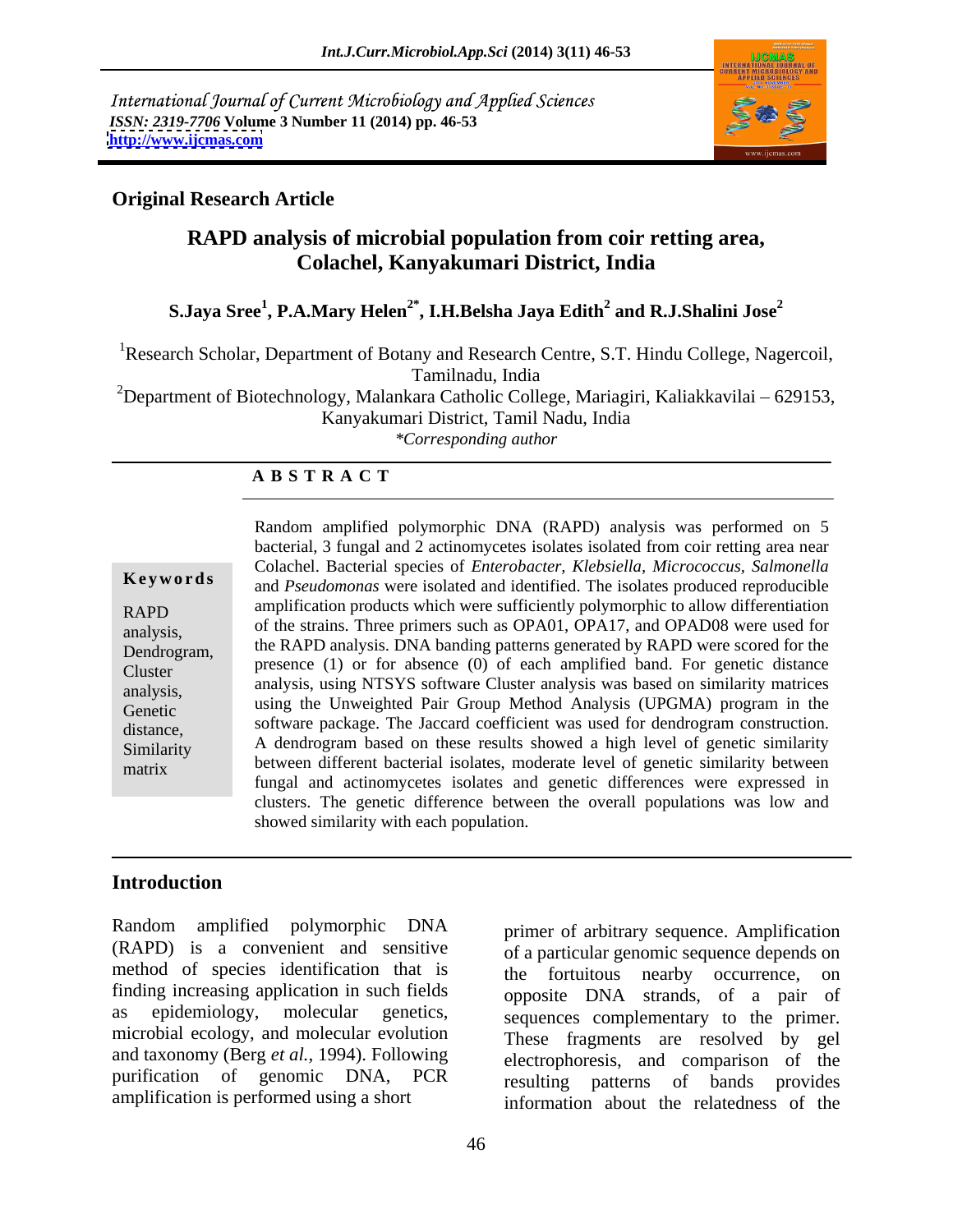organisms in question. The chief drawback of the RAPD method is its sensitivity to lab. Thompson (1980) and Sillhavy *et al.* (1984).

In this context, a study was conducted on the phenol/chloroform was extracted and understand the genetic variation among

**Microbial isolates:** A total of 5 bacterial, 3 fungal and 2 actinomycetes isolates were **RAPD analyses** isolated from coir retting yards near Colachel, Kanyakumari district by serial

by macroscopic, microscopic and MgCl-2.5mM, 10mM dNTP mix-800 $\mu$ M, biochemical methods described by 25Pico moles Primer- 5 Pico moles, Taq

experimental conditions and the consequent The genomic DNA isolation from microbes variability from run to run, and from lab to was described by the method Murray and Molecular diversity by PCR based RAPD protocol for the preparation of genomic analysis allows identification and placement DNA. 1.5ml of microbial culture was taken of the strains in genetically distinct and in a micro centrifuge tube and centrifuged related groups (Lee and Henry, 2001). for 2 minutes and the supernatant was Randomly amplified polymorphic DNA discarded. The pellet was resuspended in (RAPD) involves the use of random primers 567µl of TE by repeated pipetting. Then 30 in PCR reactions (Williams *et al.*, 1990). It  $\mu$ l of 10% SDS and 3  $\mu$ l of 20 mg/ml has been used increasingly to distinguish proteinase-k was added, mixed thoroughly closely related organisms (Bassam *et al.,* and incubated at 37<sup>°</sup> C for 1 hour. 100 µl of 1992; Hadrys *et al.,* 1992) based on 5M NaClwas added and thoroughly mixed. polymorphisms in the RAPD product And then 80 µl CTAB/NaCl solutions was patterns. RAPD technology is very useful, added mixed thoroughly and incubated for fast, and informative and is unique in that no  $10$  minutes at  $65^{\circ}$ C. Equal volume of information concerning specific sequence is chloroform was added, mixed thoroughly needed as random primers are used. Further, and spinned for 4 to 5 minutes in a the technique gives the opportunity to get microcentrifuge. This extraction removes information about the biodiversity in a group CTAB protein/polysaccharide complexes. A of isolates (Hansen *et al.,* 1998). white interface should be visible after isolation of DNA from the microbial spinned in a microcentrifuge for 5 minutes. population in the coir retting area near The supernatant was transferred to a fresh Colachel. Also diversity analysis was tube. 0.6 volume of isopropanol was added determined by PCR based RAPD analysis to for the nucleic acid precipitation. The organisms. containing 70% ethanol. The precipitate was **Materials and Methods Come in the Select Component Select Select** was organisms in question. The chief dustriales is not an experimention of the higher state of the stationary of the state of the state of the state of the state of the state of the state of the state of the state of the stat Thompson (1980) and Sillhavy *et al.* (1984). CTAB method was the most commonly used  $\rm ^{o}$  C for 1 hour. 100  $\mu$ l of centrifugation. The aqueous phase with phenol/chloroform was extracted and precipitate was transferred to a fresh tube centrifuged at 10,000 rpm for 5 minutes at room temperature. The pellet was redissolved in 100 µl TE buffer.

## **RAPD analyses**

dilution agar plating method. and OPAD08 (Operon Biotechnology) were **Identification of bacteria** out essentially as described by Brons and The identification of bacteria was performed contained 10X PCR buffer- 1x, 25mM Three primers designated OPA01, OPA17 used (Table 1). RAPD analysis was carried Von (2008). A 25µl PCR reaction mixture MgCl- 2.5mM, 10mM dNTP mix- 800µM, 25Pico moles Primer- <sup>5</sup> Pico moles, Taq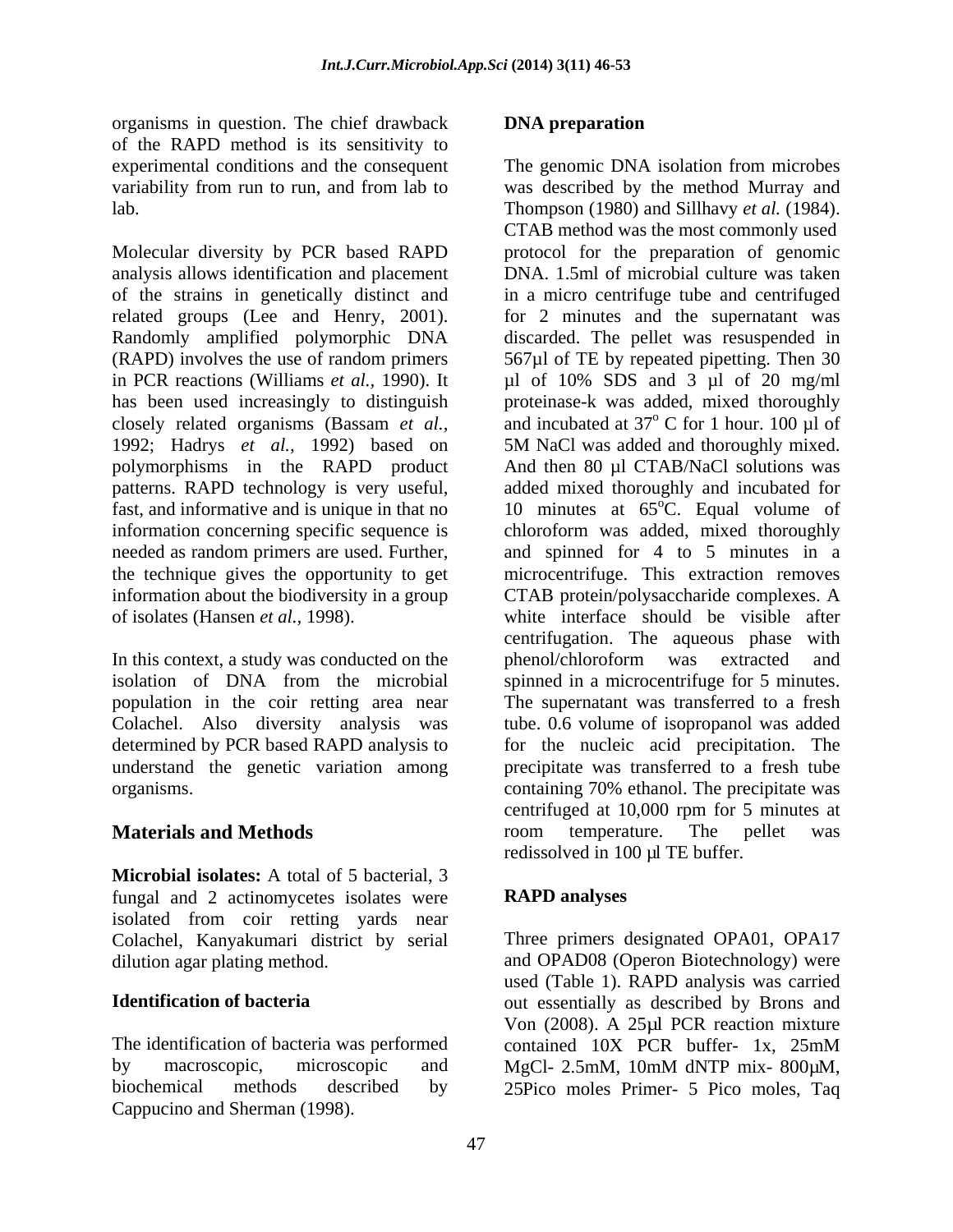DNA polymerase- 0.75U, Template DNA- 45ng, Milli Q water- Variable for the PCR considering a marker as polymorphic, the amplification of Bacteria. In the PCR absence of an amplified product in at least amplification of fungi, 25µl PCR reaction mixture contained 10X PCR buffer- 1x, genetic distance analysis, using NTSYS<br>25mM MgCl- 2.5mM, 10mM dNTP mix- software Cluster analysis was based on 800µM, 25Pico moles Primer- 0.5 Pico similarity matrices using the unweighted moles, Taq DNA polymerase- 0.5U, pair group method analysis (UPGMA)<br>Template DNA- 50ng, Milli Q water- program in the software package. The Variable. The reaction mixture differ for Jaccard coefficient was used for dendrogram actinomycetes and it consists of 10X PCR buffer- 1x, 25mM Mgcl- 1.5mM, 10mM dNTP mix- 600µM, 25Pico moles Primer- 2 Results and Discussion Pico moles, Taq DNA polymerase- 0.5U, Template DNA- 50ng, Milli <sup>Q</sup> water-

containing the mixtures were placed in a PTC-100 programmable thermal controller (MJ Research, Inc.). The thermal cycler five different types of bacterial isolates (B1, was programmed for 1 cycle of initial B2, B3, B4, B5), 3 fungal isolates (F1, F2, denaturation for 3 minutes at 94 °C. This F3) and 2 actinomycetes isolates (A1, A2). was followed by 40 cycles programmed for denaturation at  $94^{\circ}$ C for 50 seconds, isolates were identified as *Enterobacter* sp. annealing at 37°C for 1 minute, and Klebsiella sp, Micrococcus sp, Salmonella extension at 72°C for 1.30 minutes. An additional cycle of at 7 minutes at 72°C was used for final extension followed by 40 cycles of 94°C for 1 min, 30°C for 2 min, and 72°C for 2 min and a final extension period of 72°C for 7 min. Randomly amplified products were analyzed by electrophoresis on a 1.2% agarose gel in Tris-borate-EDTA buffer (0.5MTris, 0.5Mboric acid, 10 mM EDTA [pH 8.0]) bacterial isolates using 3 random primers for and visualized by ethidium bromide staining. The molecular size standards used were ranges from 100bp to 1kb.

DNA banding patterns generated by RAPD were scored for the presence (1) or for absence (0) of each amplified band. All RAPD assays were repeated twice and only

the reproducible bands were scored. For one species was used as a criterion. For genetic distance analysis, using NTSYS software Cluster analysis was based on pair group method analysis (UPGMA) program in the software package. The construction.

# **Results and Discussion**

### **Microbial isolates**

Variable.<br>
The microbial isolates were isolated from<br>
After the solutions were mixed, the tubes<br>  $\frac{1}{2}$  The microbial isolates were isolated from<br>  $\frac{1}{2}$  The microbial isolates were isolated from The microbial isolates were isolated from coir retting area by serial dilution agar plating method. After the incubation, serially diluted agar plated samples showed After the characterization of bacteria, the isolates were identified as *Enterobacter* sp*, Klebsiella* sp*, Micrococcus* sp*, Salmonella* sp and *Pseudomonas* sp based upon its macroscopic, microscopic and biochemical properties on comparison with Bergey's Manual of Determinative Bacteriology (Bergey *et al.,* 1994).

## **RAPD Analysis in bacteria**

Analysis of data from RAPD **out** of 41 total bands. In addition to the RAPD analysis was carried out in five bacterial isolates using 3 random primers for the genomic DNA. High level of genetic similarity was observed between organisms. Three random primers, each with 10 bases generated a total of 15 polymorphic bands out of 41 total bands. In addition to the morphological variations a significant level of (36.58%) polymorphism was observed. The results were listed in Table 2 and Figure 1.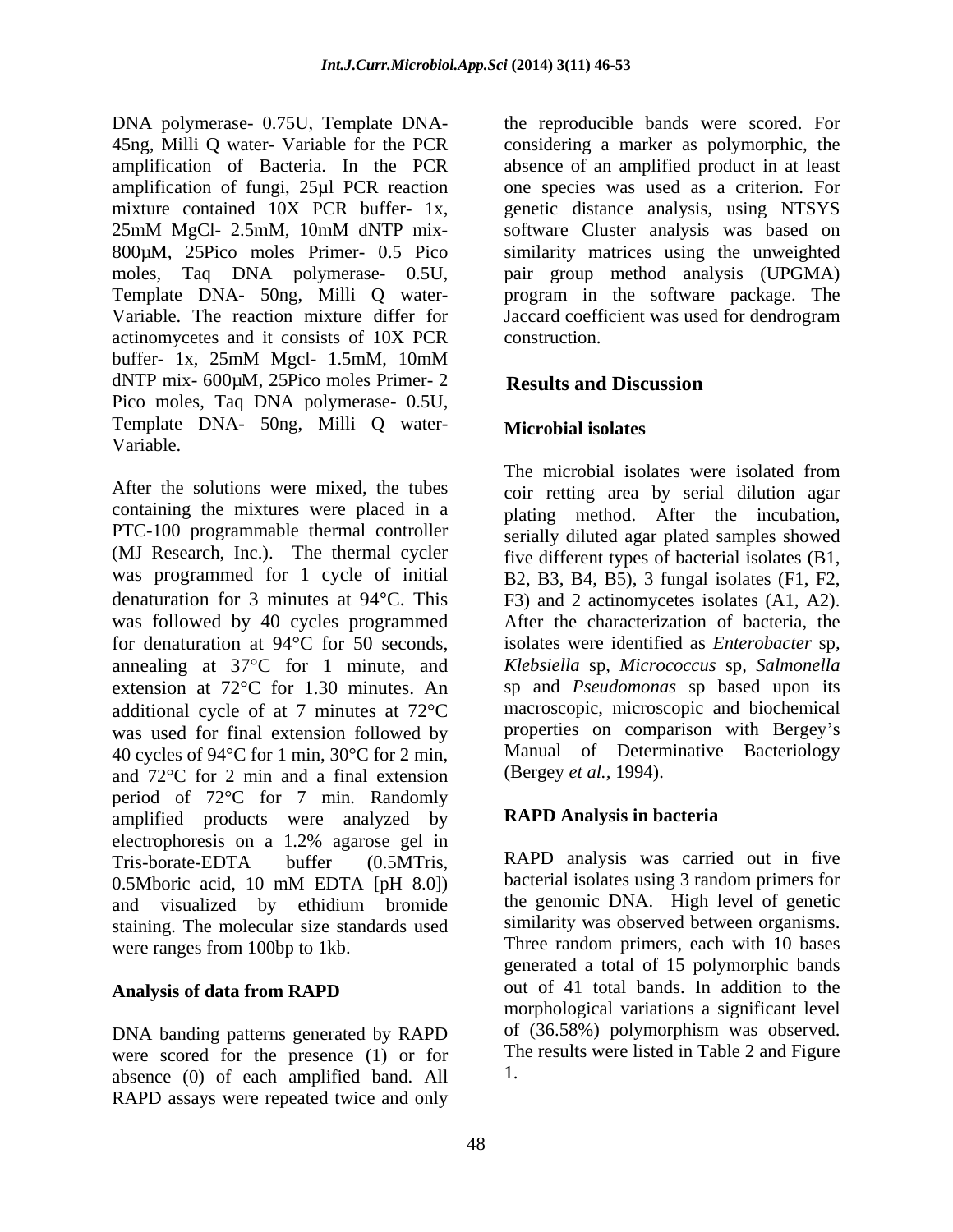Cluster analysis was carried out based on level of polymorphism among this species. UPGMA Jaccard coefficient. Dendrogram The phylogenetic tree for fungi was divided into two clusters. Cluster I consist of *Enterobacter sp* (B1), *Pseudomonas sp* (B5) and *Micrococcus sp* (B3). Among this, *Micrococcus sp* (B3) and *Pseudomonas sp* (B5) showed close relationships while RAPD analysis was carried out in *Enterobacter sp* (B1) was related with the actinomycetes isolates A1 and A2, using 3 above two. The second cluster contains random primers for the genomic DNA. *Klebsiella sp* (B2) and *Salmonella sp* (B4) Moderate level of genetic similarity was that showed similarity. The *Klebsiella sp*  observed between organisms. Three random (B2) differs from the other group. The primers, each with 10 bases generated a total genetic difference between the overall of 3 polymorphic bands out of 7 total bands. populations showed low level. Dendrogram In addition to the morphological variations a revealed that these populations showed close significant level of (42.58%) polymorphism relationship. The result revealed low level of polymorphism among this species. The phylogenetic tree for bacteria was displayed in Figure 2. **RAPD data analysis in actinomycetes**

RAPD analysis was carried out in fungal level of genetic similarity was observed between organisms. Three random primers, polymorphic bands out of 19 total bands. In the revealed that moderate level of addition to the morphological variations a polymorphism among this species. The was observed. The results were displayed in Table 3.

UPGMA Jaccard coefficient. Dendrogram marker loci and high levels of

**RAPD data analysis of bacteria** that these populations showed distinct relationship. The result revealed that low displayed in Figure 3.

### **RAPD analysis in actinomycetes**

was observed. The results were listed in Table 4.

**RAPD analysis in fungi** Cluster analysis was carried out based on isolates F1, F2 and F5 using 3 random and A2 showed the close relationship. The primers for the genomic DNA. Moderate genetic difference between the overall each with 10 bases generated a total of 6 showed close relationship. The result addition to the morphological variations a polymorphism among this species. The significant level of (31.57%) polymorphism phylogenetic tree for actinomycetes and UPGMA Jaccard coefficient. In this Dendrogram the actinomycetes isolates A1 populations was moderate level. Dendrogram revealed that these populations revealed that moderate level of fungi was displayed in Figure 4.

**RAPD data analysis in fungi** distribution of genetic variation between Cluster analysis was carried out based on RAPD technique provides a high number of divided into II clusters. Cluster I contain F1 polymorphisms and allows detection of and F5 showed close relationships and genotypes in a population. Here RAPD cluster II contains F2. The fungal isolate F2 analysis was performed in five isolated is distinct from the other two clusters. The bacteria, 3 fungal and 2 actinomycetes genetic difference between the overall isolates using three different primers and populations was low. Dendrogram revealed phylogenetic tree was constructed. The same RAPD analysis was carried out to find organisms present in coir retting area. The marker loci and high levels of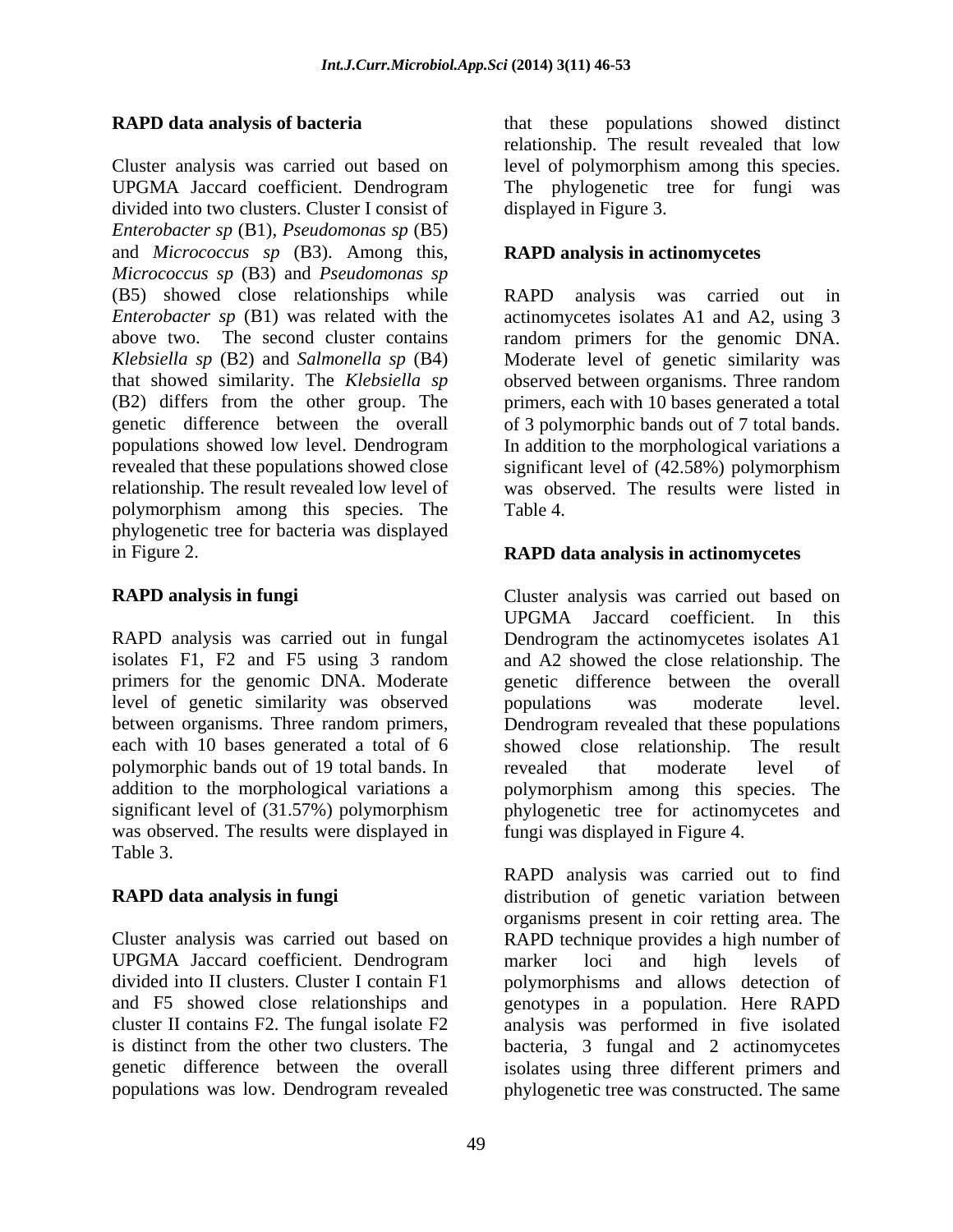type of result was showed in studies of analysis be made with several primers, the diversity in different organisms (12 strains use, only, of one of them with high of *E coli* and four other enteric bacterial discriminatory power, may be enough to species) using RAPD, produced complex of manage the outbreak, avoiding more assays patterns of bands from which inferences about strain and species relatedness can be *al.,* 1996). In conclusion, RAPD analysis is made. They used 25 Pico mole RAPD a truly rapid and reliable tool in DNA analysis primers for RAPD (Berg *et al.*, fingerprinting. Patterns may be easier to 1994). RAPD analysis is the most repeat and interpret when drastically technically simple and often detects prolonged ramp times between annealing variation between isolates that are invariant with RFLP analysis (Pfaller, 1992; Rath, 2001). Although it is advisable that RAPD

money and time consuming (Anderson *et*  and extension are used.

| Sl. No Primer       | Sequences $(5' - 3')$ GC content $(\%)$ |        |
|---------------------|-----------------------------------------|--------|
| OPA01               | CAGGCCCTTC                              | 70.00% |
| $\overline{OPA}$ 17 | GACCGCTTGT                              | 60.00% |
| OPAD08              | GGCAGGCAAG                              | 70.00% |

**Table.2** Genetic diversity analysis using RAPD markers in bacteria

|                   | Sl.   Name of primer   Sequence of the   Amplicons size   Number of |            |        |       | Number of Percentage of                      |
|-------------------|---------------------------------------------------------------------|------------|--------|-------|----------------------------------------------|
|                   | No $\left\vert$ (Operon Tech) $\left\vert$ primer 5' – 3'           | range (bp) |        |       | amplified bands   polymorphic   polymorphism |
|                   |                                                                     |            |        | bands |                                              |
| OPA01             | CAGGCCCTTC                                                          | 500-600bp  | 10     |       |                                              |
| OPA <sub>17</sub> | $GACCGCTTGT$ 500-1200bp                                             |            | $16-1$ |       |                                              |
|                   |                                                                     |            |        |       | 62.5                                         |
| OPAD08            | GGCAGGCAAG                                                          | 500-900bp  | 15     |       |                                              |
|                   |                                                                     |            |        |       |                                              |
|                   |                                                                     | Total      |        |       | 36.58                                        |
|                   |                                                                     |            |        |       |                                              |

**Table.3** Genetic diversity analysis using RAPD markers in fungi

|                   | Sl. Name of primer Sequence of the Amplicons size Number of Number of Number of Number of Polymorphic $\begin{array}{ l l }\n\hline\n\text{No} & \text{(Open Tech)} \\ \hline\n\end{array}$ |           | pands | bands | Percentage of<br>polymorphic polymorphism |
|-------------------|---------------------------------------------------------------------------------------------------------------------------------------------------------------------------------------------|-----------|-------|-------|-------------------------------------------|
| OPA01             | CAGGCCCTTC                                                                                                                                                                                  | 500-630bp |       |       |                                           |
| OPA <sub>17</sub> | GACCGCTTGT                                                                                                                                                                                  | 500-900bp |       |       |                                           |
| OPAD08            | GGCAGGCAAG                                                                                                                                                                                  | 500-900bp |       |       |                                           |
|                   |                                                                                                                                                                                             | `otal     | 19    |       | 31.57                                     |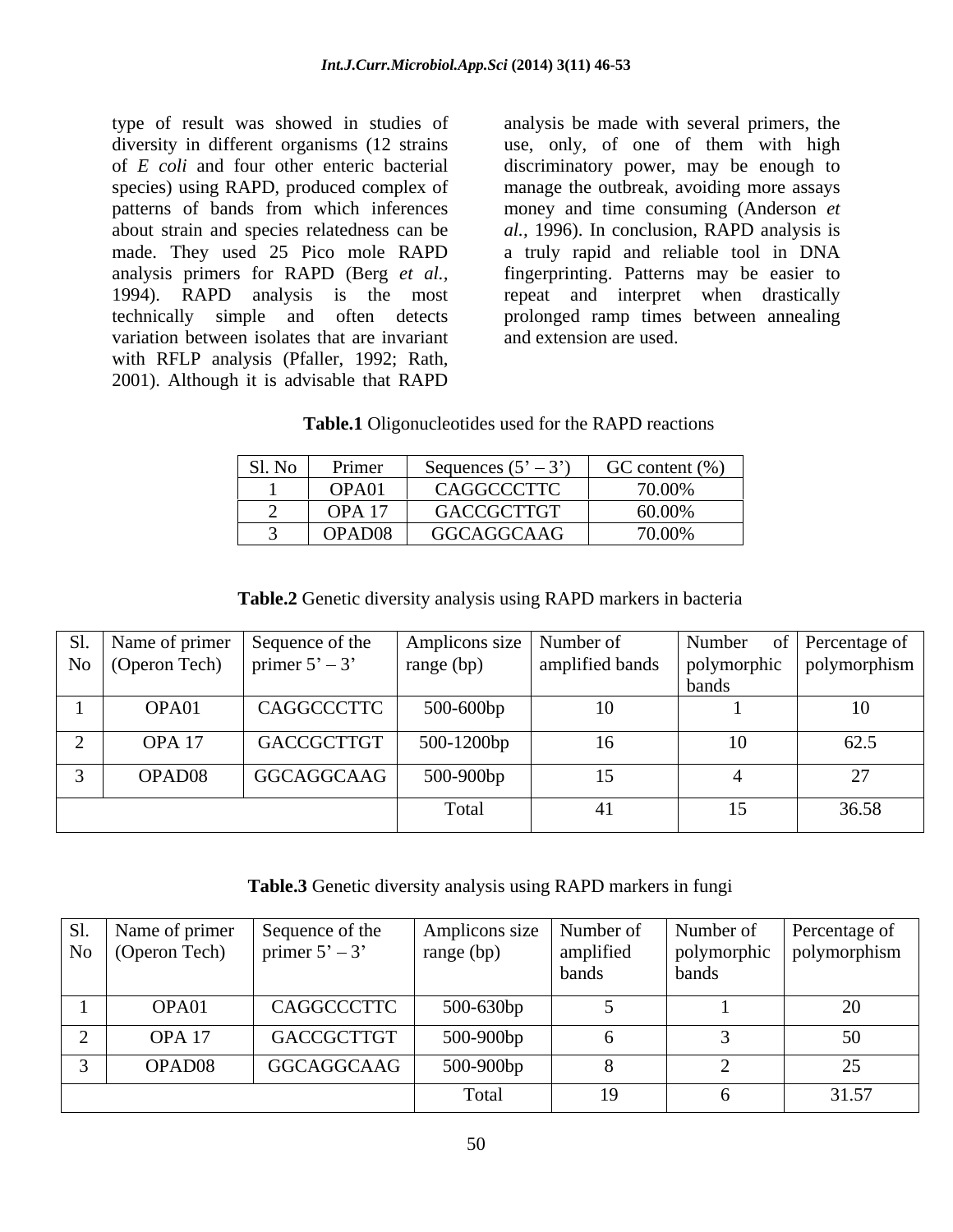|  |                   | SI.   Name of primer   Sequence of the   Amplicons size   Number of<br>$\vert$ No $\vert$ (Operon Tech) $\vert$ primer 5' – 3 | $\vert$ range(bp) | amplified | Number of<br>polymorphic polymorphism | Percentage of |
|--|-------------------|-------------------------------------------------------------------------------------------------------------------------------|-------------------|-----------|---------------------------------------|---------------|
|  | OPA01             | CAGGCCCTTC                                                                                                                    | 550-600bp         | bands     | bands                                 |               |
|  | OPA <sub>17</sub> | GACCGCTTGT                                                                                                                    | 450-500bp         |           |                                       |               |
|  | OPAD08            | GGCAGGCAAG                                                                                                                    | 500-900bp         |           |                                       |               |
|  |                   |                                                                                                                               | Total             |           |                                       | 42.58         |

**Table.4** Genetic diversity analysis using RAPD markers in actinomycetes

**Figure.1** Pattern of bands using primer OPA01, OPA17 AND OPAD08







In Figure 2, B1 indicates the *Enterobacter sp*, B2 indicates *Klebsiella sp,* B3 indicates *Micrococcus sp*, B4 indicates *Salmonella sp*, B5 indicates *Pseudomonas sp.*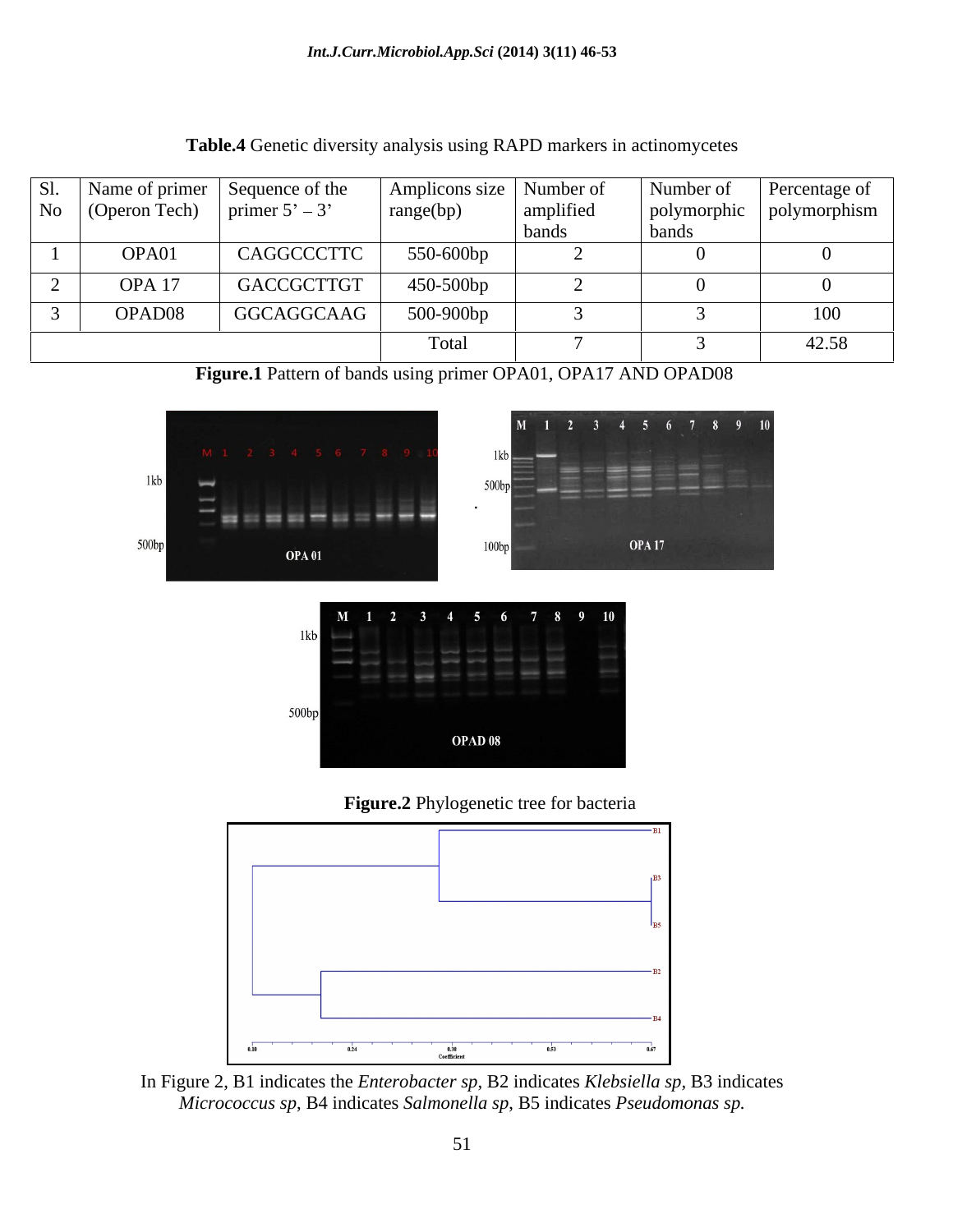



In Figure 3, F1, F2 and F5 indicate the fungal isolates.

**Figure.4** Phylogenetic tree for fungi and actinomycetes



In Figure 4, F1, F2, F5 indicate the fungal isolates and A1, A2 indicate the actinomycetes isolates.

### **References**

- related paired isolates of *Aspergillus fumigatus*. *J. Clin. Microbiol.,* 34:
- Gresshoff, P.M. 1992. DNA 5<sup>th</sup> edn. Benjamin/Cummings.
- Berg, D.E., Akopyants, N.S., Kersulyte, D. 1994. Fingerprinting of microbial *Ecol.*, 1:55–63. PCR method. *Methods Mol. Cell.*
- Anderson, M.J., Gull, K., Denning, D.W. Bergey, D.H., Harrison, F.C., Breed, R.S., 1996. Molecular typing by random Hammer, B.W., Hunton, F.C., 1994. amplification of polymorphic DNA and M13 southern hybridization of bacteriology,  $9^{\text{m}}$  edn. The Williams related paired isolates of *Aspergillus* and Wilkins Co-publishers, Hammer, B.W., Hunton, F.C., 1994. Bergey's manual of determinative bacteriology, 9<sup>th</sup> edn. The Williams edn. The Williams and Wilkins Co-publishers, Baltmore.
- 87 93. Cappucino, J.G., Sherman, N. 1998. Bassam, B.J., Caetano-anolles, G., Microbiology: A laboratory manual. Microbiology: A laboratory manual. 5 th edn. Benjamin/Cummings.
	- amplification, finger printing of Hadrys, H., Balick, M., Schierwater, B. Bacteria. *Appl. Microbiol.* 1992. Applications of random<br>Biotechnol. 38: 70–76. **Microbiol.** amplified polymorphic DNA *Biotechnol.,* 38: 70–76. The amplified polymorphic DNA 1992. Applications of random amplified polymorphic DNA (RAPD) in molecular ecology. *Mol. Ecol.,* 1: 55–63.
	- genomes using the RAPD or AP- Hansen, B.M., Damgaard, P.H., Eilenberg, Biol., 5: 13–24. **and phenotypic characterization of** and phenotypic characterization of J., Pedersen, J.C. 1998. Molecular